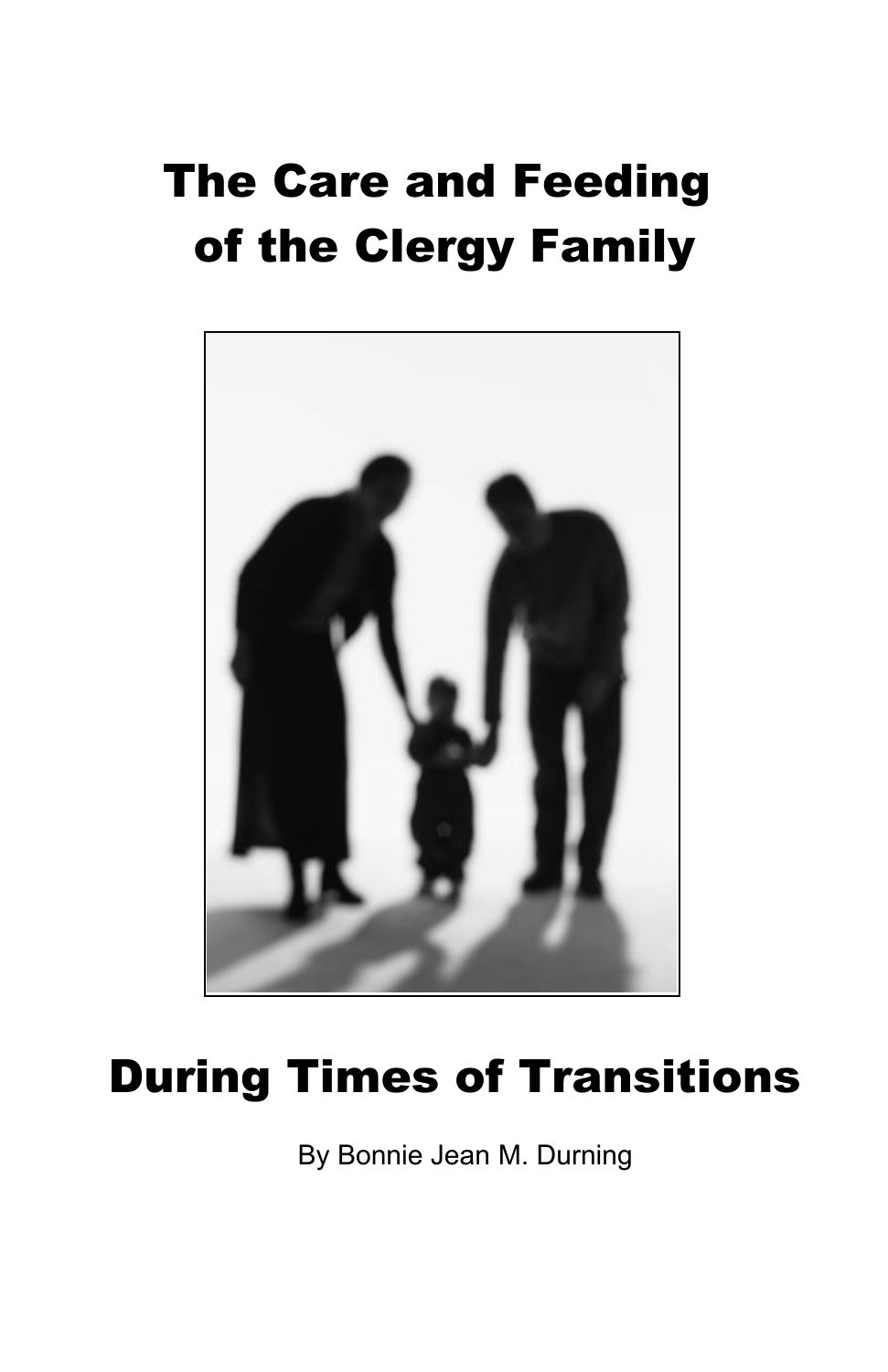## Caring for Families of Clergy in the Deployment Process

When a congregation enters what different dioceses refer to as the calling, search or discernment process, it receives a great deal of information from diocesan officials about the methods for the search of a new Rector. It is inevitable that much time and effort is spent discussing the "care and feeding" of clergy candidates: how to read the CDO profiles and resumes, how to conduct a telephone interview, what to look for when you visit a candidate's congregation, and, of course, the importance of hospitality and confidentiality. What is often neglected in these discussions is any mention of the "care and feeding" of the candidates' families.

This oversight, first by the Diocesan Deployment Office and subsequently by the calling committee, can have a serious negative effect on the outcome of the search process. The decision to accept a call to a new congregation by a candidate with a spouse, partner, or family is no longer the prayerful decision of the clergy person alone. A Lutheran Church study was quoted at a 2004 Conference of Diocesan Executives meeting saying that as many as 75% of calls made and accepted for a new pastor do not come to fruition because of family issues.

Today's clergy family, like most American families, is typically composed of two breadwinners. It is often true that the spouse or partner of the clergy person has a career and is the family's primary source of

income. Children, especially junior and senior high school age youth, will more than likely be involved in the decision concerning the call. Given these realities, it is imperative that the Search Committee and the Vestry take care to be responsive and sensitive to the needs and concerns of all members of the family of clergy candidates.

Taken from *A Resource Guide To Promote Wellness Within the Families of Clergy* **by FOCUS (Families Of Clergy United in Support)**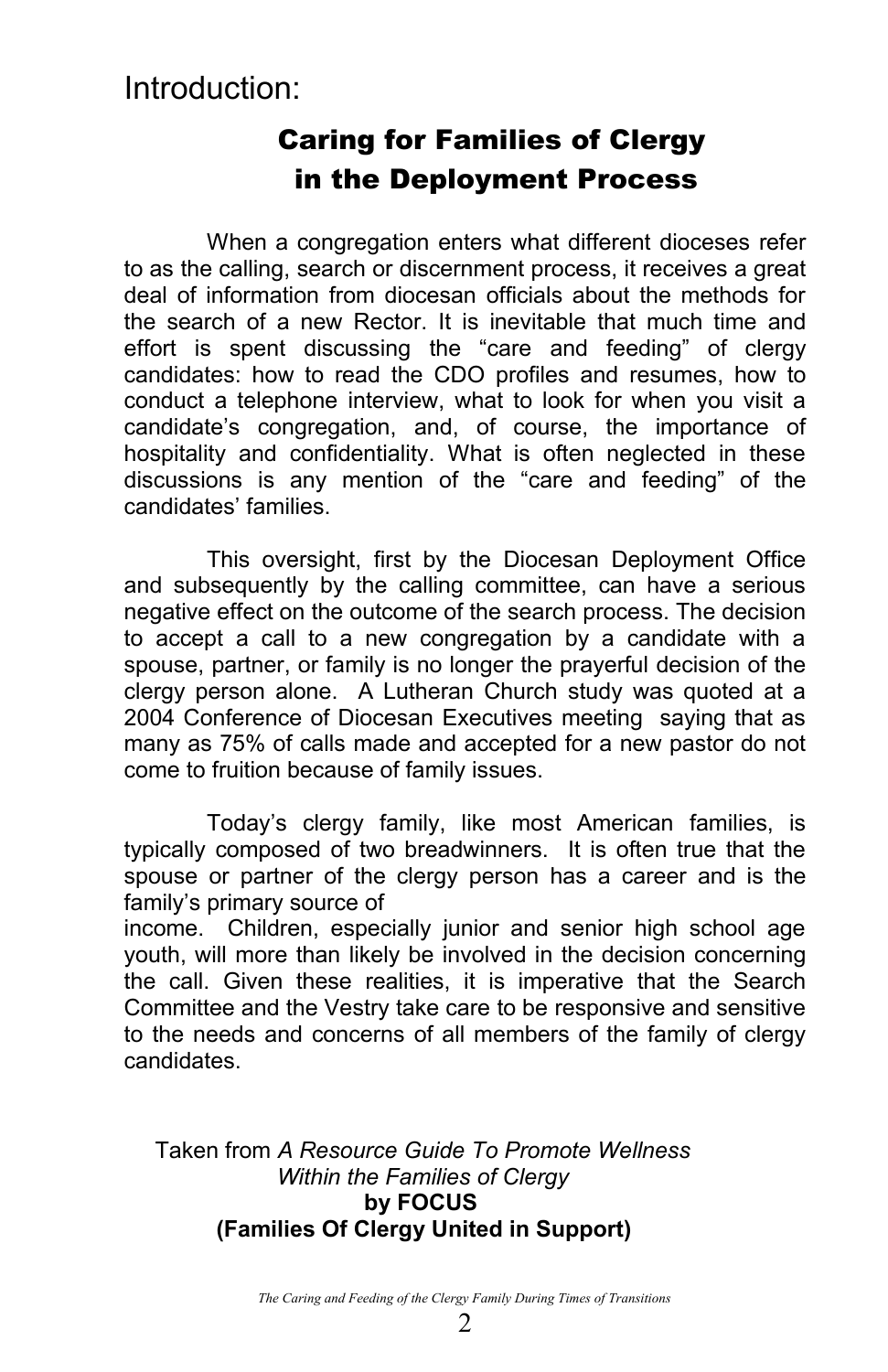### Welcoming New Clergy and Their Family



*The Caring and Feeding of the Clergy Family During Times of Transitions*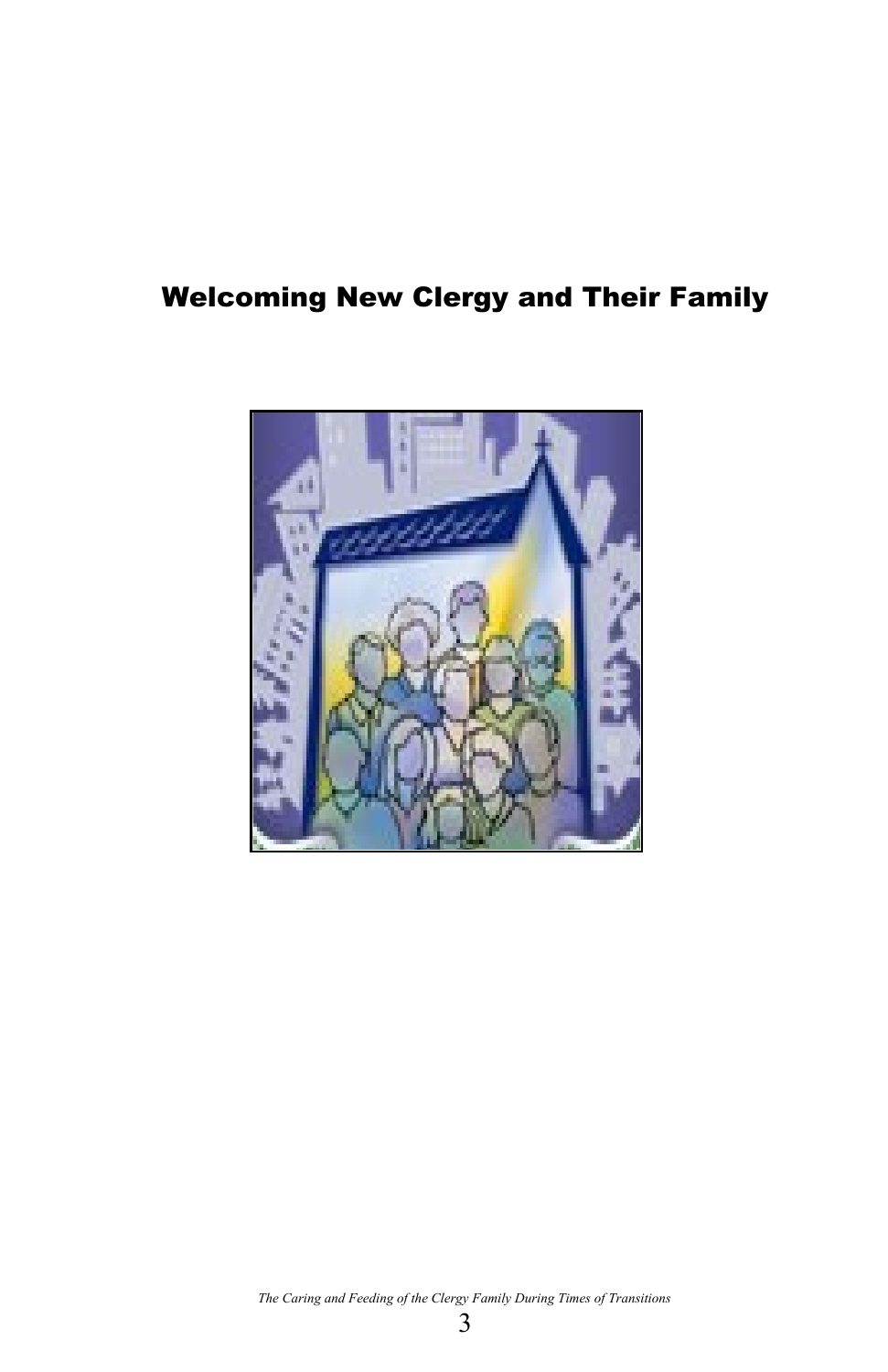#### **Welcoming New Clergy and Their Family**

In October of 2003, in the Diocese of Maine, "The Committee of Clergy Family Wellness" for the Diocese in conjunction with FOCUS: Families Of Clergy United in Support put out a brochure called Preparing a Vestry for the Arrival of a New Clergy Family. This brochure advocates that a liaison who has been specially trained by the deployment office visit the vestry after the call has been made and accepted and before the arrival of the new clergy and their family to instruct the Vestry in what preparations should be made for the new family.

We at FOCUS advocate that wellness in families of clergy will promote the health of the clergy and the congregation. We encourage wellness from the beginning for a family of clergy. We also believe that family, clergy, and the congregations are all interdependent entities that impact each other leading each to wholeness or to dis-ease. We also know that transition or change is a busy time with much stress for every member of the family. Remember that for families the change often involves a change in schools for the children, the finding of new friends, change in employment for the spouse, locating of new doctors, dentists, hair dressers, utility companies, etc.

The Vestry or Bishop's Committee can be a model of healthy behavior and respect for the clergy and their families to the congregations. The Vestry or Bishop's Committee should discuss and set the physical, emotional, social and spiritual boundaries between the congregation, clergy and clergy family.

A physical boundary may include the Church Rectory. It may be a good idea to have someone clean and paint, if necessary, the Rectory and check and repair the various systems, such as the plumbing, heating and air conditioning systems, before the arrival of the new family. The Vestry or Bishop's Committee should then make a list of the different quirks in these systems and a list of reliable repair people complete with phone numbers and guidelines about Vestry or Bishop's Committee's permission for expenses. Involve the new family in the decisions regarding any painting or redecorating that might need to be done before they arrive.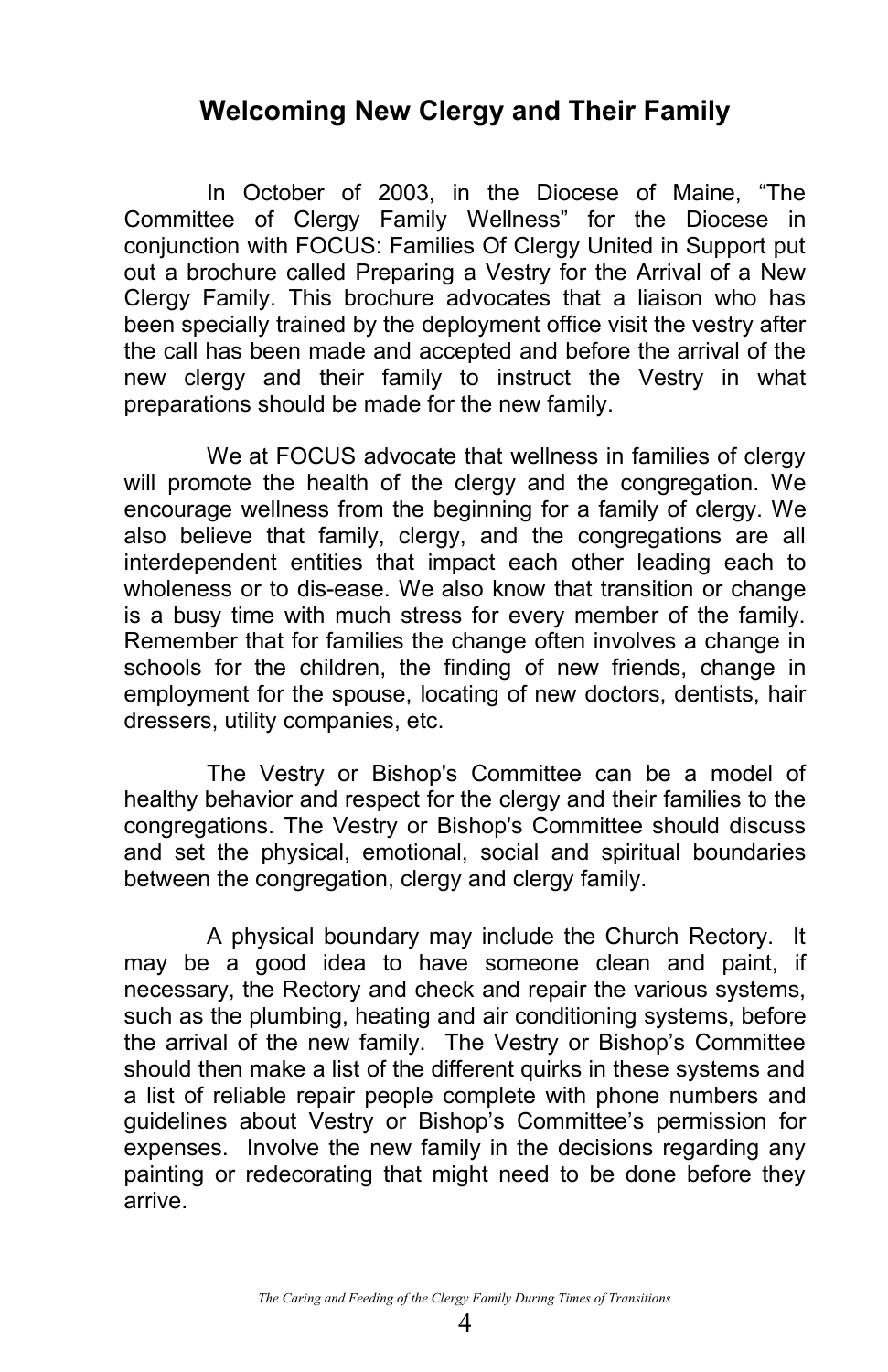The Vestry or Bishop's committee can also promise to avoid gossip about the clergy and family. They can promise to avoid any triangulations or speaking to a family member in hopes that a message would get to the clergy. Even positive comments about sermons should be made directly to the clergy or positive comments about the spouse or children should be made directly to the one being complimented.

In the areas of Social and Spiritual boundaries that the Vestry and Bishop's Committee can help to model is that they should clear time each week that the clergy can use as a time off to be with their family for family time. The new clergy and their family members should be remembered in prayer by name once the accepted call has been announced. Realizing that the family does not have a pastor, or may be of another denomination, the Vestry and or Bishop's Committee should model respect for the right of the family to express their worshipping and baptismal ministry the way they choose.

Each member of the clergy family should be seen as individuals and not as extensions of the clergy. The Vestry or Bishop's Committee should model acceptance of the family member's availability or involvement level as decided on by the family member.

As the family arrives there are many ways that the Vestry or Bishop's Committee can provide for a smooth transition. They could provide a subscription for a local newspaper for the family. Stocking the refrigerator and cupboards with basic food items would be nice. Providing a Welcome Packet with such things as coupons for restaurants, car washes, oil changes, etc. and a list of babysitters, doctors, dentists, vets, mechanics, complete with phone numbers, and addresses would also be helpful. Perhaps even a local map with such things as parks, hardware stores, grocery stores, museums, schools, cleaners, libraries, and restaurants marked. This packet should also include the most recent pictorial directory of the congregation, a calendar with key diocesan, congregational and other community events noted. A copy of the compensation agreement and health insurance information and Social Security impact should also be included in the packet.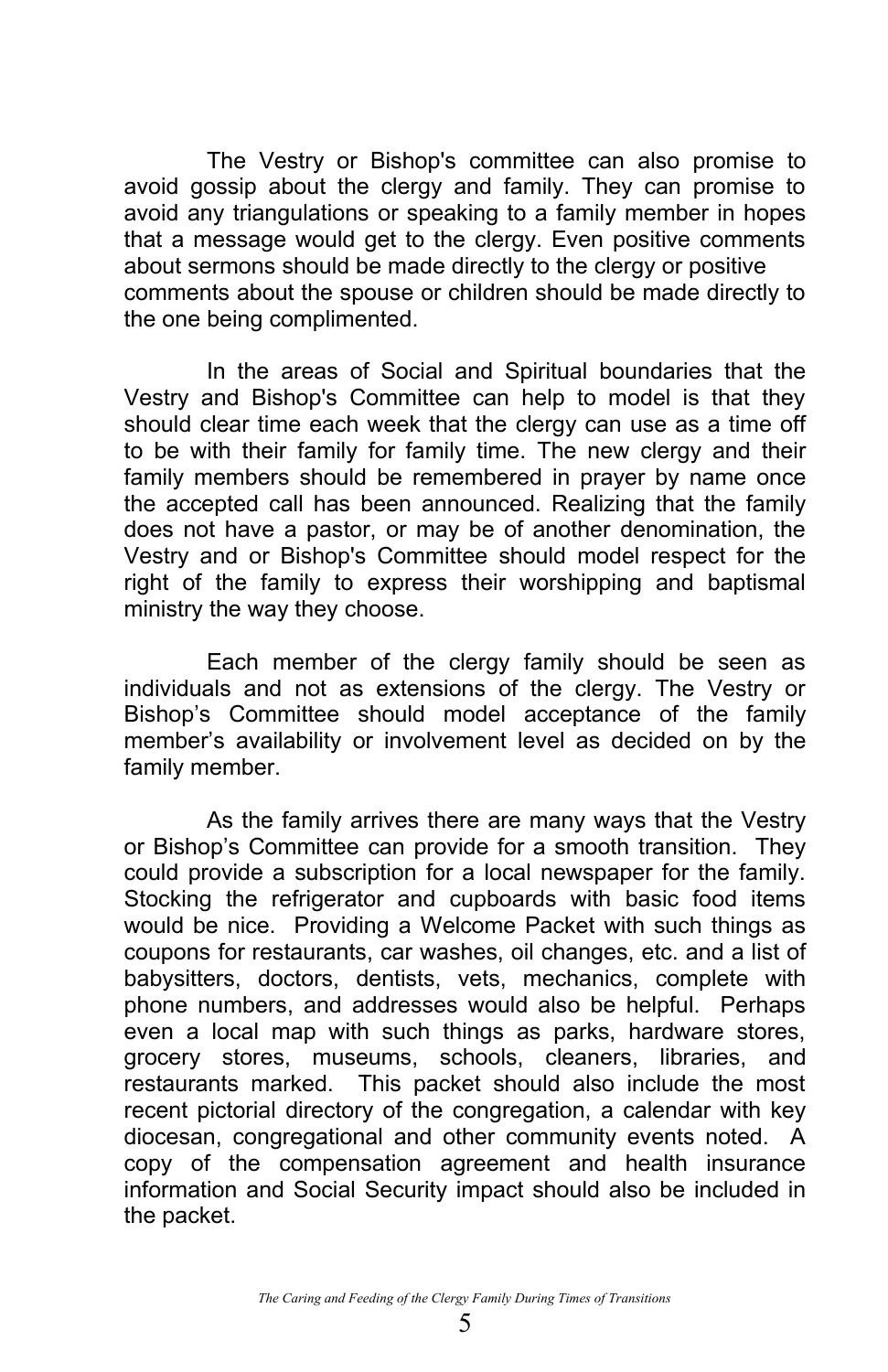The Vestry or Bishop's Committee should plan a suitable welcoming service for the family or invite the Bishop to celebrate the New Ministry. The clergy family should not be made to sit alone during the service. The Vestry or Bishop's Committee could hold a pot luck supper or special reception to welcome the new clergy and family. The congregation could also plan a community coffee or reception hour or several small gatherings for welcoming the new family so they can meet others in the community. It would be a good idea to provide a list of guests invited for the new clergy family ahead of time. Name tags should be encouraged at all times to make all feel more comfortable.

Publicity, such as pictures of the clergy and family posted on a bulletin board, letters to the congregation or newspaper articles about their arrival could also be planned. First though, the permission of the clergy and their family must be obtained. The privacy of the clergy and their family needs to be respected.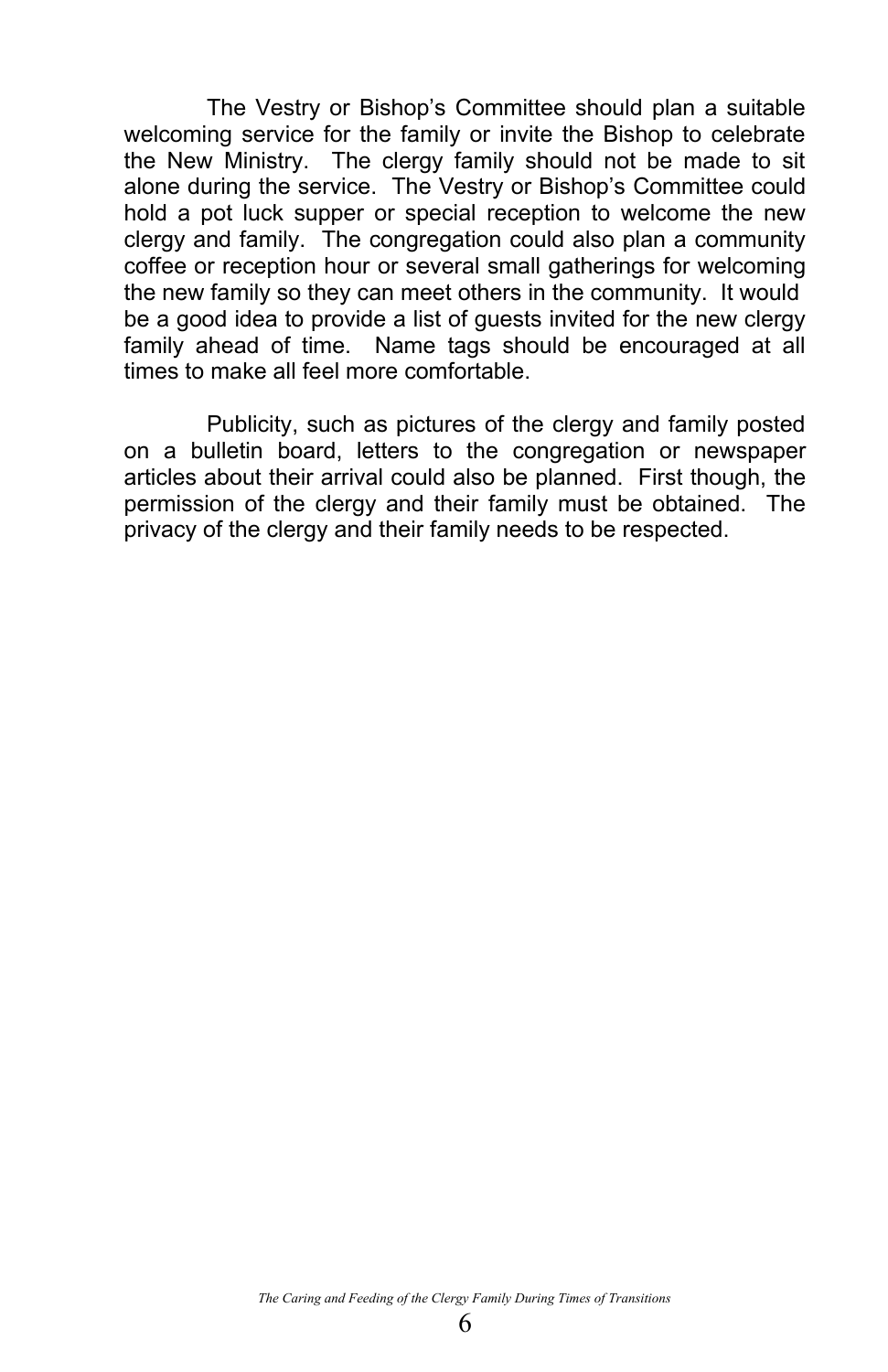## Saying Goodbye



*The Caring and Feeding of the Clergy Family During Times of Transitions*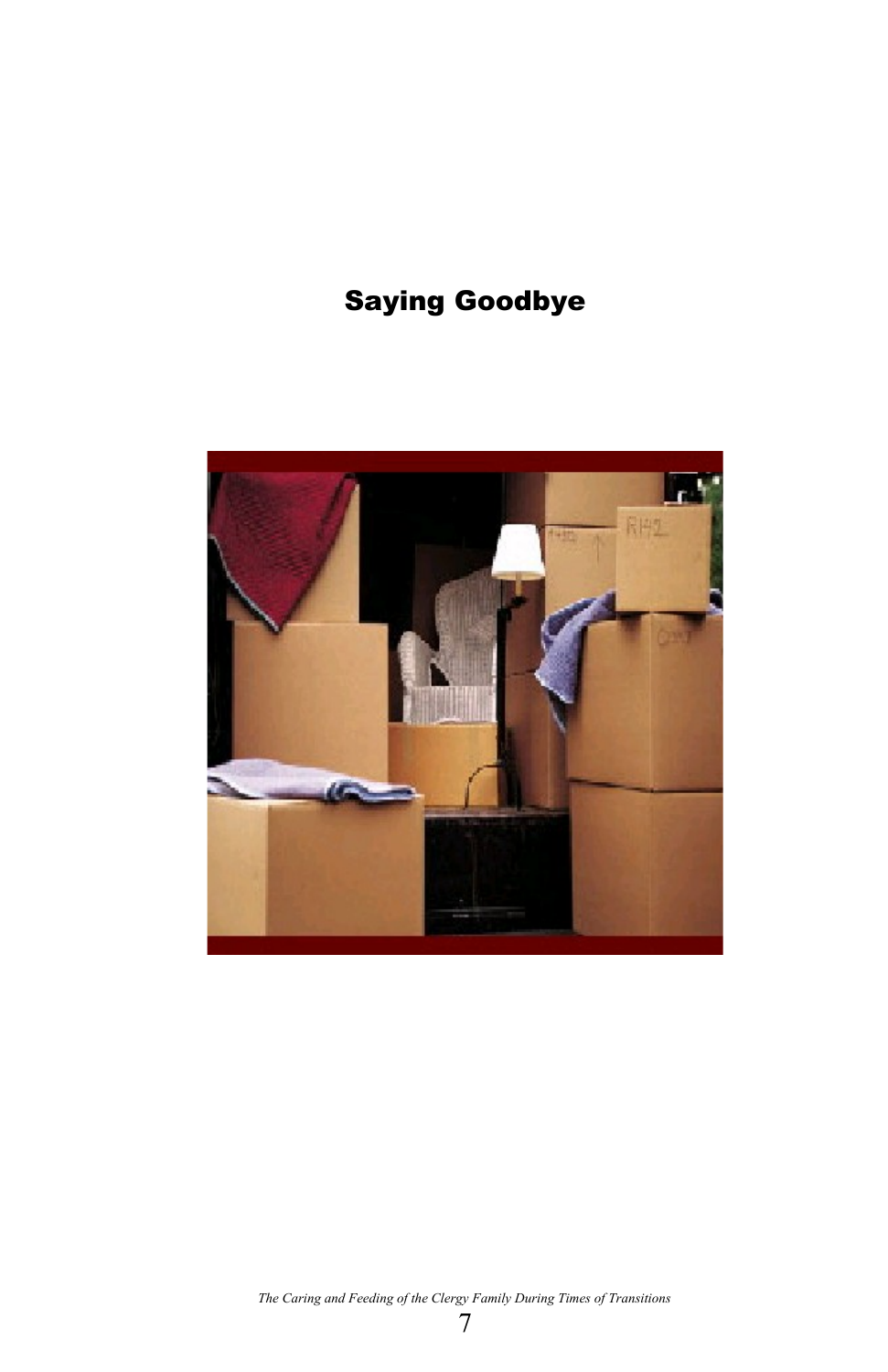#### **Saying Goodbye**

So far we have been discussing the arrival of new clergy and their families. It is also important to remember to care for the clergy and their family as they depart your congregation. When a clergy person leaves a congregation their leaving often sets the tone for the arrival of the new clergy and family. The congregation needs to say a "good" goodbye to all the household including the pets. The Book of

Occasional Services has a liturgy to say goodbye to clergy and their families. Remembering to say Thank-you to the clergy and their family members individually is very important.

The congregation should host a special gathering for the church community at large to say goodbye and thank-you to the clergy and their families. These should be scheduled with the approval of the clergy and their families' schedules in mind.

The Senior Warden and perhaps the Deployment Officer should offer the clergy an exit interview. The clergy spouse and other family members may also want to be included in this interview process. Their wishes should be honored and accepted.

On moving day the Vestry or Bishop's Committee could be most helpful. They can offer support and help for the family by offering the family meals, overnight accommodations, childcare or pet care as needed. If the family has been living in a rectory, have a list of items that were in the rectory before they arrived and ask the family for suggestions for future building improvements. They may even be able to assist with the information for the Welcoming Packet for the new clergy and family.

#### **Remember to pray for the departing clergy and family.**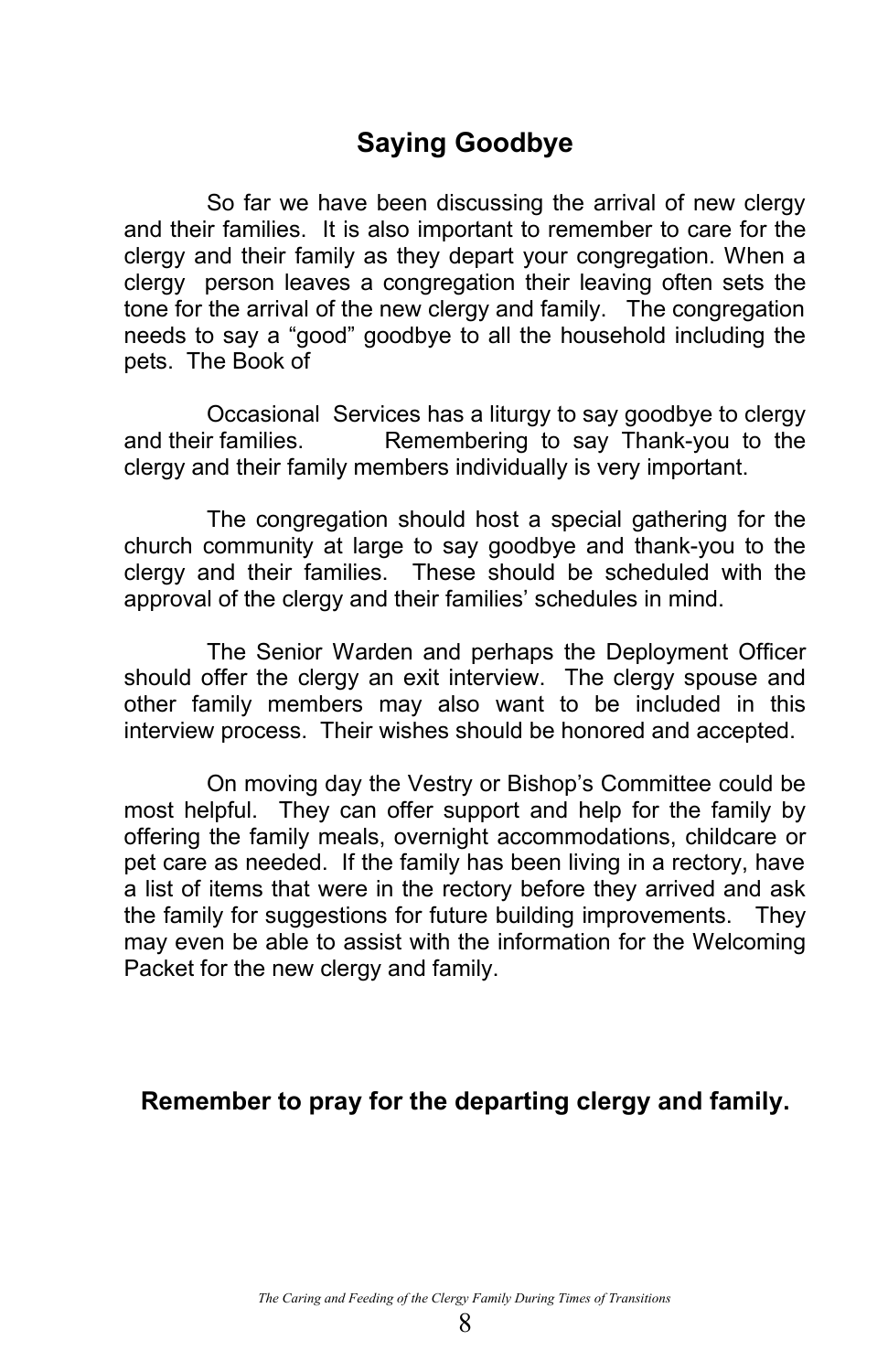## The Clergy Family's Responsibility For Self Care During Transitions



*The Caring and Feeding of the Clergy Family During Times of Transitions*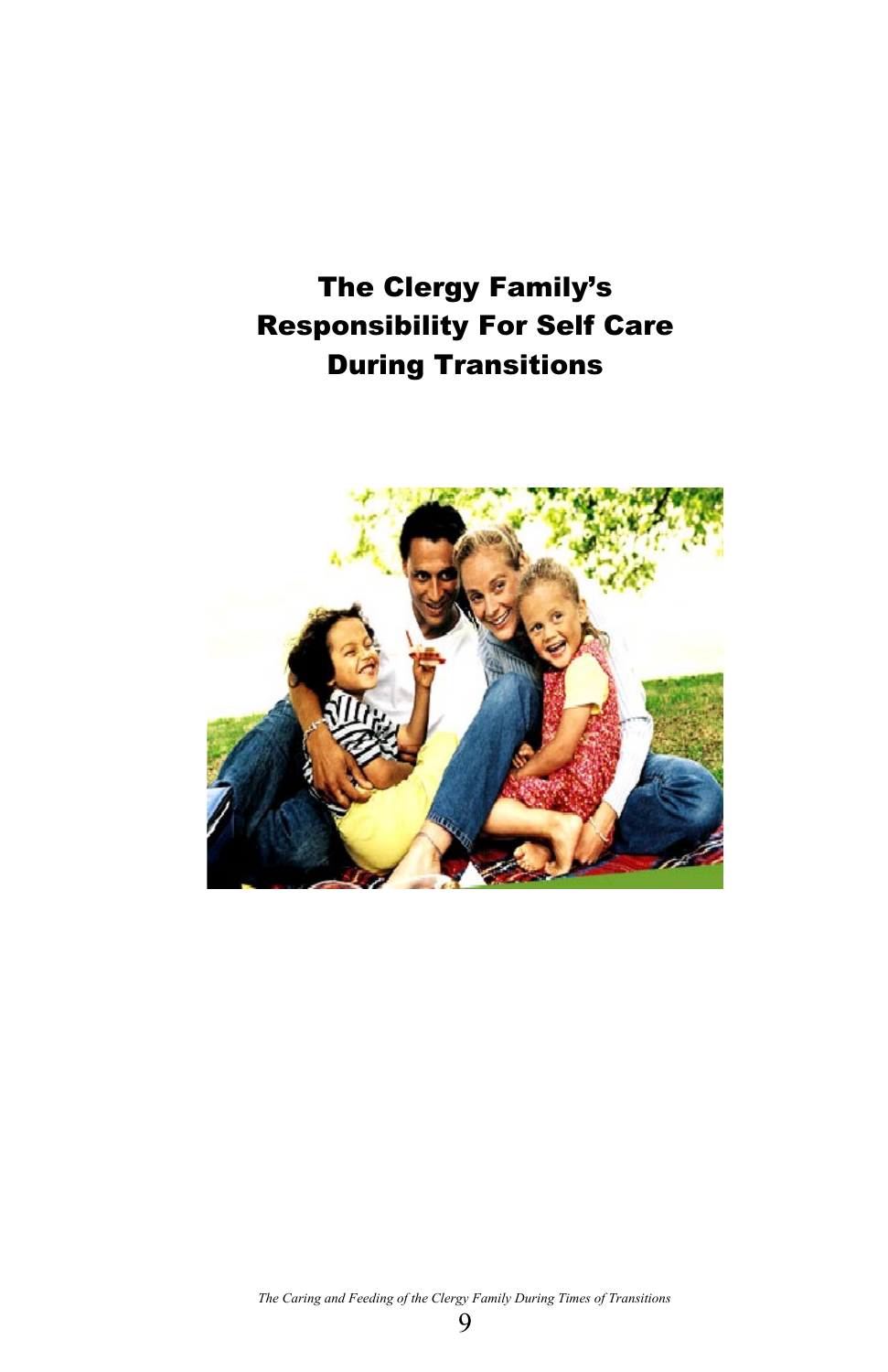#### **The Clergy Family's Responsibility For Self Care** *During Transitions*

First and foremost the clergy and their family members need to stay in close communication with each other and with God through prayer. They are to be encouraged to pray together and often as a family. The clergy and spouse should have open discussion throughout the times of search and have open discussion throughout the times of search and transition. Other family members should be included in these discussions as is appropriate for their age and development.

The family should seek support at their home base during the search process. They will need to be aware of the need for trust and confidentiality. These supports should be kept throughout the entire search, call, acceptance and transition.

When formulating the contract the clergy and spouse should keep certain compensation issues in mind. They need to know the impact of Social Security taxes when moving into a rectory. They will need to learn about any possible changes in their retirement benefits with the move. They will also need to learn the impact of any possible changes in their health insurance coverage and benefits.

There are other topics that the clergy family should investigate when considering a move. They should seek advice about schools in the area. They will need to learn about what youth activities are in the community. The clergy family should investigate what medical services are available. The clergy should also seek out the availability of continuing education in the new position.

The clergy family should investigate what is best for themselves in their own situation and time of life. They should be aware of how the move will impact the careers of the family members.

#### **The clergy family should pray for the congregation.**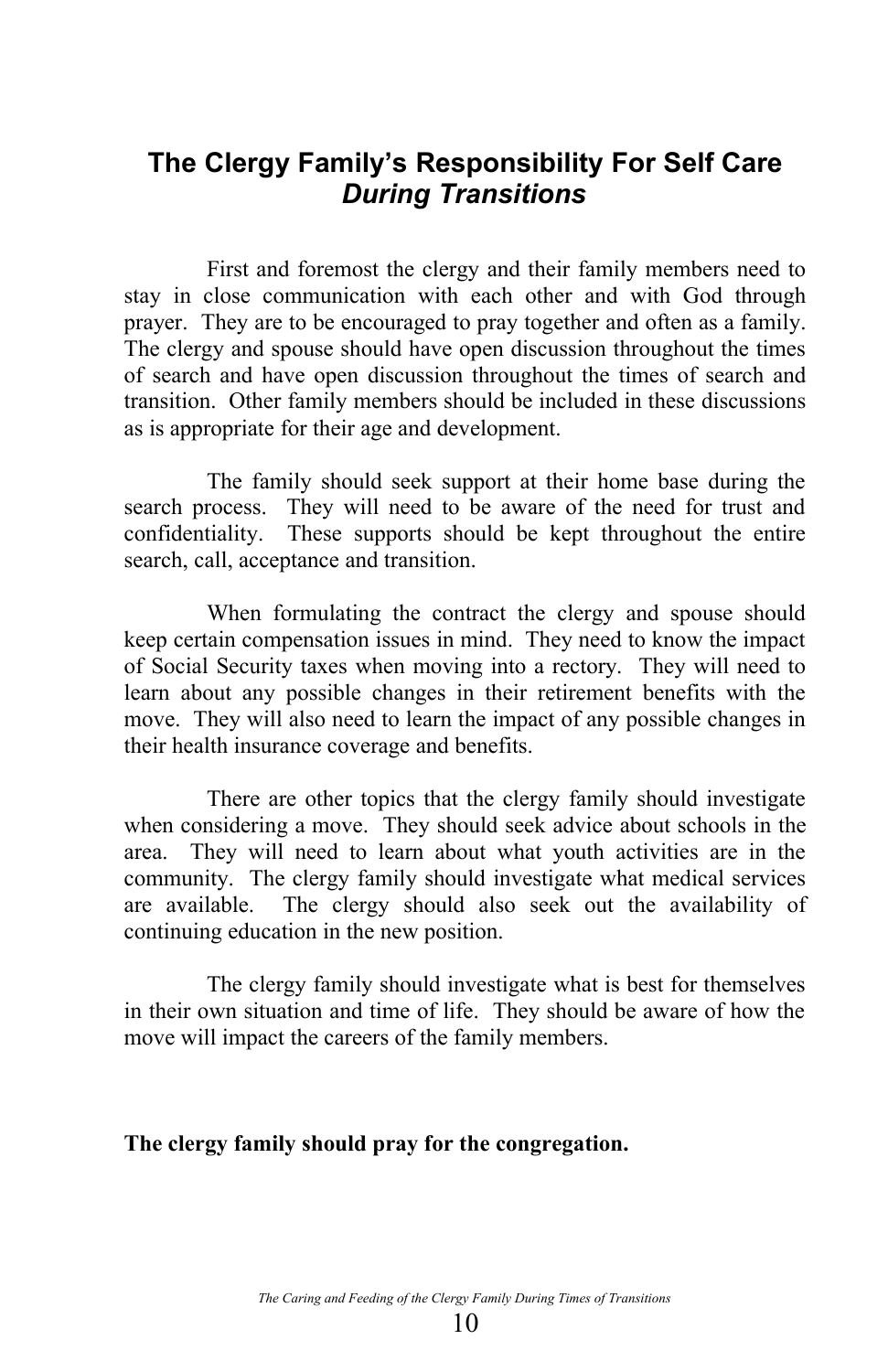### Prayers for Clergy Families

God, may pastors and their families receive love, honor, and encouragement of their people.\* *1 Tim. 5:17*

God, bless pastors' families. Be their refuge and fortress. Preserve their time together. Meet their needs.\* *Ps. 91:1-2*

God, raise up prayer teams who will pray diligently for pastors and their families<sup>\*</sup> *1 Tim. 2:1-2*

*\*Taken from the North Georgia United Methodist Missionary District*